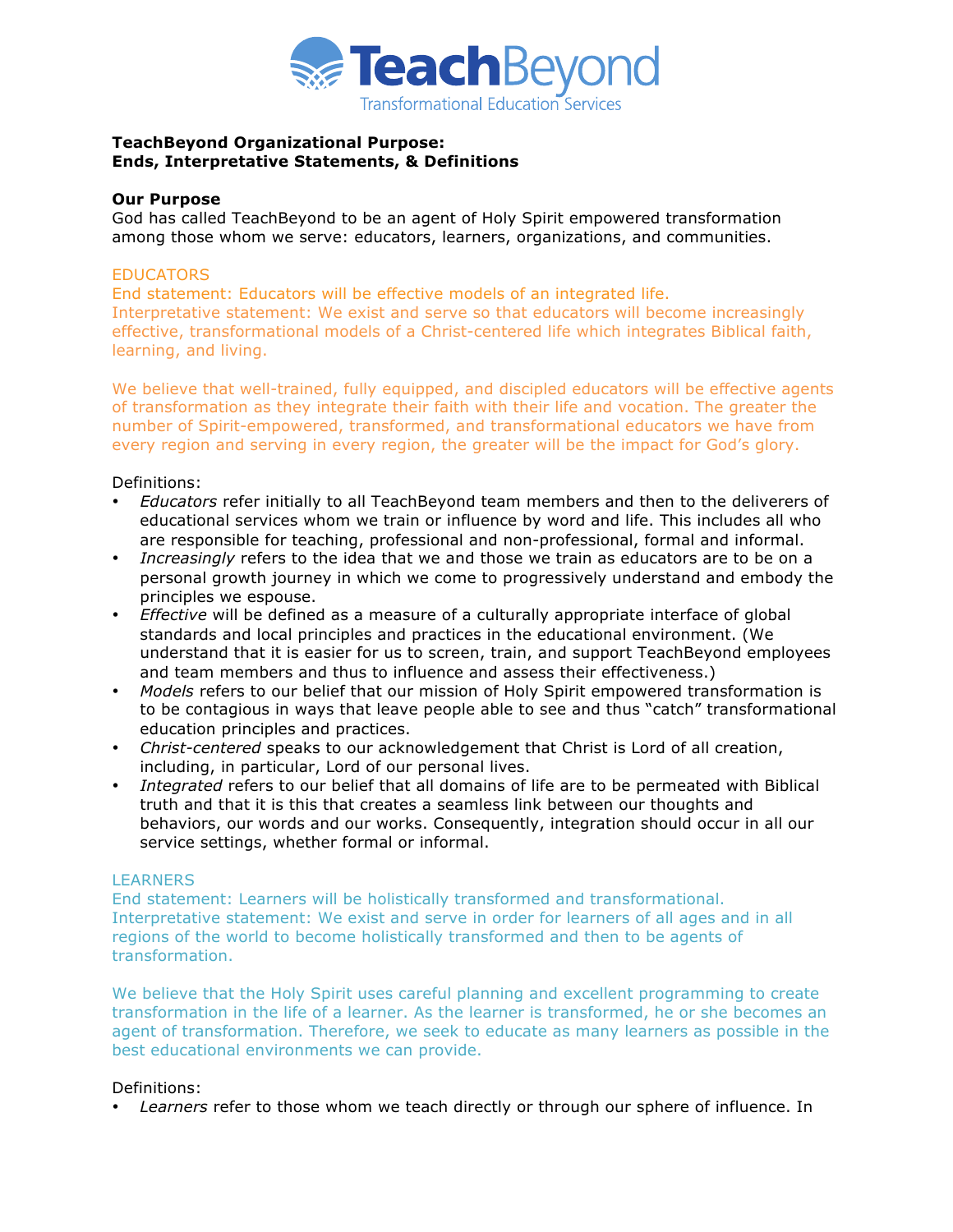most cases, we would refer to learners as "students," but because this can imply a formal educational setting, we use a broader term, namely "learners." These include students, campers, seminar participants, and others. We assume that the more interaction we have with them, directly and over time, the greater the likelihood is that they will understand and adopt the principles of transformation we promote. We will seek to serve all willing learners to the degree that this is practical and feasible.

- *Every region* speaks to our desire to provide or otherwise support transformational education services wherever it is feasible with special consideration for least reached, at risk, or resource poor populations.
- *Holistically* means that our services will seek to provide educational services that provide for growth to a global standard in accordance with a learner's potential in their context and in every domain of life, including the physical, spiritual, mental, social, and emotional. Not all services may be delivered in equally holistic ways, but we will seek to be as holistic as possible. Growth in "every domain" accepts as fundamental the idea that "the fear of the Lord is the beginning of all knowledge." There are no objective facts without a presupposed worldview and beliefs.
- *Agents* and *transformational* means that our goal in seeing learners holistically transformed is to see them transformed in ways that enhance enduring (eternal) personal success. Our goal is also to see them embrace the transformational principles we have modeled in ways that make them agents of positive change in the families and communities where they live. This is explained in more detail in two foundational documents: *A Framework for Transformational Education Services* and *Transformational Education Services and the Gospel*.

# ORGANIZATIONS

End statement: Organizations will achieve optimal mission effectiveness. Interpretative statement: We exist and serve in order that organizations with which we partner will achieve optimal mission effectiveness.

We believe education occurs in an organizational environment that can be carefully developed to aid the teaching-learning process. We are committed to helping our partners become as organizationally effective and Christ-honoring as possible. In order for us to do this, we must model the principles and practices we advocate.

### Definitions:

- *We* is understood to refer to TeachBeyond but it is not intended to communicate the idea that TeachBeyond serves exclusively (independently) of others. We see ourselves normally working in partnership with likeminded people and entities to create change as the Holy Spirit enables us.
- *Organizations* refer to the legal or social entities people create to achieve a goal. These include schools, universities, seminaries, camps, churches, agencies, businesses, governments, and others. People who themselves need transformation will create and operate interpersonal systems which also need transformation. Even though we exist to help those with whom we officially and unofficially partner become more effective in the teaching-learning process, we acknowledge that we cannot do this if we ourselves are not pursuing mission effectiveness. In other words, we cannot exist to do something for others that we are not doing ourselves. The organizations with which we work – beginning with TeachBeyond – must exist to bring about some aspect of transformation which we affirm.
- *Will achieve* suggests there is a state of achievement to be realized; nevertheless, we believe achievement is a present and future progressive state of being (literally, "will be achieving"). Even when we reach a degree of optimal effectiveness, the world within and